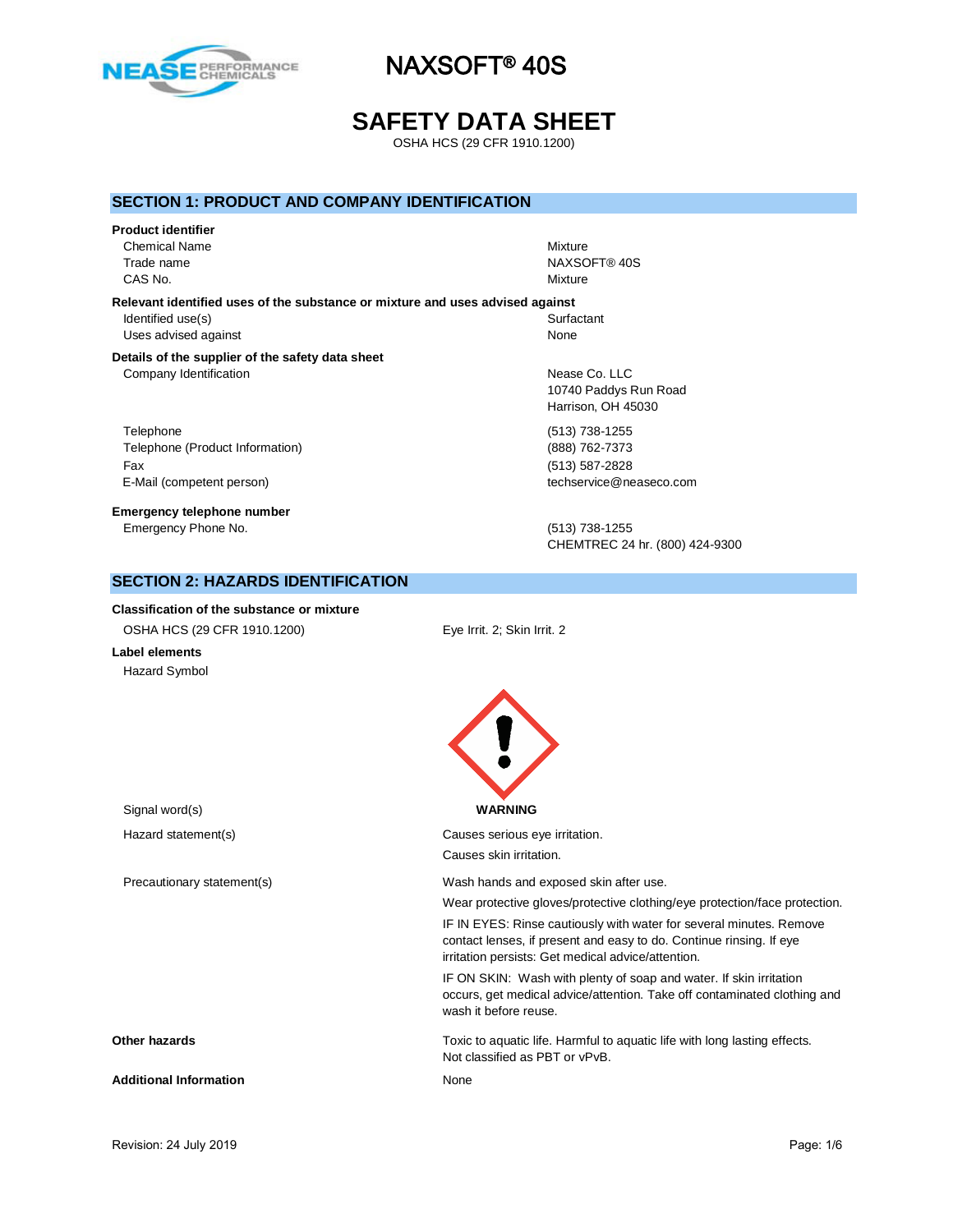

# **SECTION 3: COMPOSITION/INFORMATION ON INGREDIENTS**

| <b>Composition/information on ingredients</b> | $%$ W/W    | CAS No.    | Hazard statement(s)                                |
|-----------------------------------------------|------------|------------|----------------------------------------------------|
|                                               | $36-38%$   | 68081-81-2 | Harmful if swallowed.                              |
| Benzenesulfonic acid, C10-16-alkyl derivs.,   |            |            | Causes skin irritation.                            |
| sodium salt                                   |            |            | Causes serious eye irritation.                     |
|                                               |            |            | Toxic to aquatic life.                             |
|                                               |            |            | Harmful to aquatic life with long lasting effects. |
| Sodium xylenesulfonate                        | $\lt 4$    | 1300-72-7  | Causes eye irritation.                             |
| Water                                         | $50 - 60%$ | 7732-18-5  | Not applicable                                     |

**Additional Information** – None

# **SECTION 4: FIRST AID MEASURES**



| Description of first aid measures                                             |                                                                                                                                                                                          |
|-------------------------------------------------------------------------------|------------------------------------------------------------------------------------------------------------------------------------------------------------------------------------------|
| Inhalation                                                                    | Remove to fresh air and keep at rest in a position comfortable for breathing. If<br>breathing is laboured, administer oxygen. If breathing has stopped, apply<br>artificial respiration. |
| <b>Skin Contact</b>                                                           | Wash with plenty of soap and water. If skin irritation occurs, get medical<br>advice/attention. Take off contaminated clothing and wash it before reuse.                                 |
| Eye Contact                                                                   | Rinse cautiously with water for several minutes. Remove contact lenses, if<br>present and easy to do. Continue rinsing. If eye irritation persists: Get medical<br>advice/attention.     |
| Ingestion                                                                     | Do not give anything by mouth to an unconscious person. Get medical<br>advice/attention if you feel unwell. Rinse mouth.                                                                 |
| Most important symptoms and effects, both<br>acute and delayed                | None                                                                                                                                                                                     |
| Indication of any immediate medical attention<br>and special treatment needed | None                                                                                                                                                                                     |

### **SECTION 5: FIRE-FIGHTING MEASURES**

| <b>Extinguishing media</b>                                       |                                                                                                          |
|------------------------------------------------------------------|----------------------------------------------------------------------------------------------------------|
| -Suitable Extinguishing Media<br>-Unsuitable Extinguishing Media | Extinguish with waterspray, dry chemical, sand or carbon dioxide or foam.<br>None anticipated.           |
| Special hazards arising from the substance or<br>mixture         | None anticipated.                                                                                        |
| <b>Advice for fire-fighters</b>                                  | Fire fighters should wear complete protective clothing including self-<br>contained breathing apparatus. |

| <b>SECTION 6: ACCIDENTAL RELEASE MEASURES</b>                          |                                                                                                                                |  |  |  |
|------------------------------------------------------------------------|--------------------------------------------------------------------------------------------------------------------------------|--|--|--|
| Personal precautions, protective equipment<br>and emergency procedures | Put on protective equipment before entering danger area.                                                                       |  |  |  |
| <b>Environmental precautions</b>                                       | Do not allow to enter drains, sewers or watercourses.                                                                          |  |  |  |
| Methods and material for containment and<br>cleaning up                | Cover spills with inert absorbent material. Sweep spilled substances into<br>containers. Transfer to a container for disposal. |  |  |  |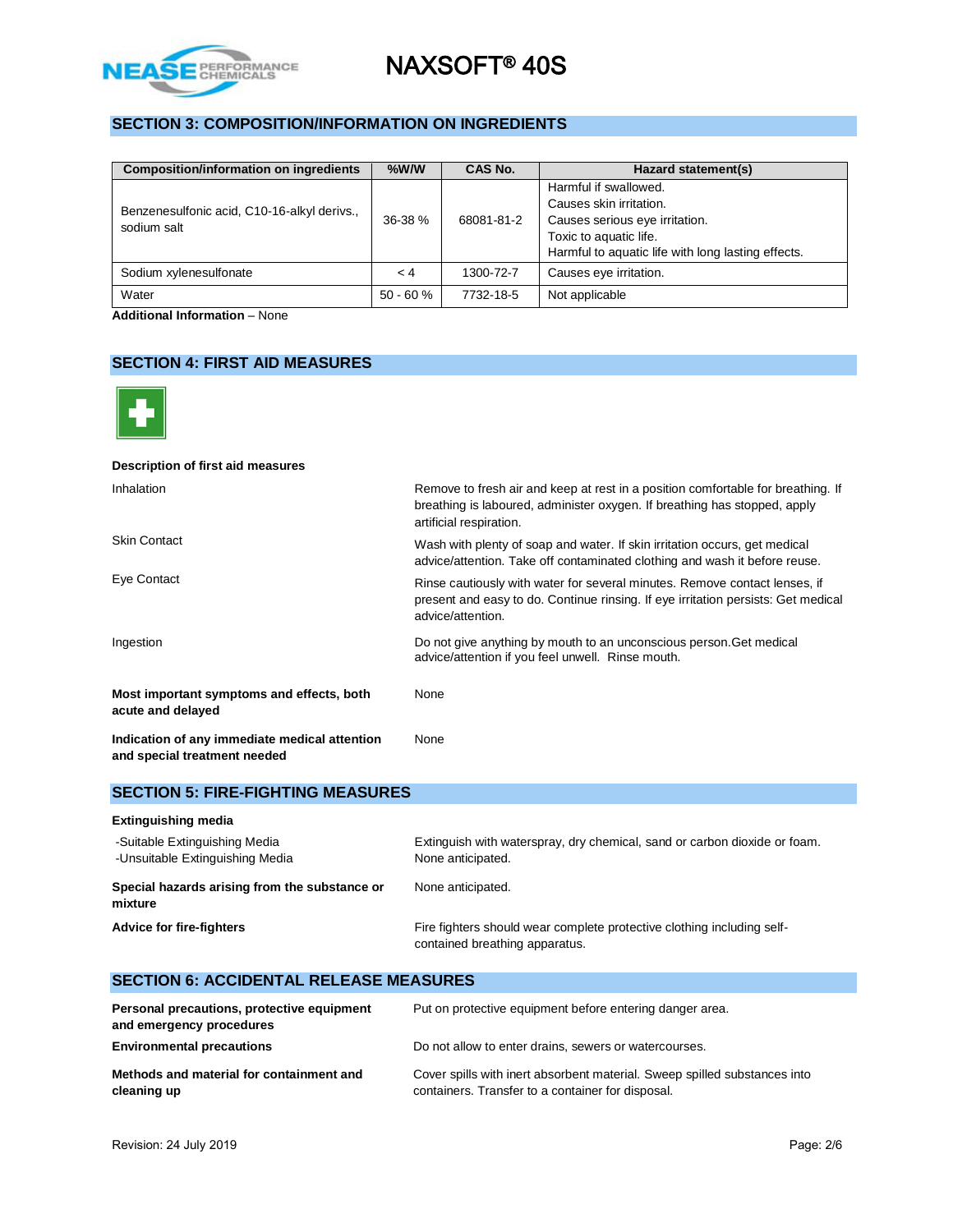

**Reference to other sections** None Additional Information **None** None

| <b>SECTION 7: HANDLING AND STORAGE</b>                       |                                                                                                                                                                         |  |  |  |
|--------------------------------------------------------------|-------------------------------------------------------------------------------------------------------------------------------------------------------------------------|--|--|--|
| Precautions for safe handling                                | Do not get in eyes. Wash hands and exposed skin after use.                                                                                                              |  |  |  |
| Conditions for safe storage, including any incompatibilities |                                                                                                                                                                         |  |  |  |
| -Storage Temperature                                         | Keep container tightly closed and dry. This product should be stored at a<br>temperature greater than: $0^{\circ}C$ (32 $^{\circ}F$ ). Do not allow material to freeze. |  |  |  |
| -Incompatible materials                                      | Keep away from oxidising agents. Reacts with water. Keep container tightly<br>closed and dry.                                                                           |  |  |  |
| Specific end use(s)                                          | Surfactant                                                                                                                                                              |  |  |  |

## **SECTION 8: EXPOSURE CONTROLS/PERSONAL PROTECTION**

#### **Control parameters**

#### **Occupational exposure limits**

|                   |                | LTEL (8 hr TWA ppm) |                    | STEL (ppm) |             |       |
|-------------------|----------------|---------------------|--------------------|------------|-------------|-------|
| <b>SUBSTANCE.</b> | <b>CAS No.</b> | <b>PEL (OSHA)</b>   | <b>TLV (ACGIH)</b> | PEL (OSHA) | TLV (ACGIH) | Note: |
| None              | -----          | -----               | -----              | -----      | -----       | ----- |

| Recommended monitoring method | None |
|-------------------------------|------|
| <b>Exposure controls</b>      |      |

#### Appropriate engineering controls **Notify Appropriate engineering controls** Not normally required.

#### **Personal protection equipment**

Eye/face protection Wear protective eyewear (goggles, face shield, or safety glasses).





Skin protection (Hand protection/ Other) The following to be used as necessary:Gloves (Neoprene or Natural rubber).

Respiratory protection **No personal respiratory protective equipment normally required.** Avoid generation of mist. An approved dust mask should be worn if dust/mist is generated during handling.

Thermal hazards Use gloves with insulation for thermal protection, when needed.

**Environmental Exposure Controls** None.

## **SECTION 9: PHYSICAL AND CHEMICAL PROPERTIES**

#### **Information on basic physical and chemical properties**

Appearance Viscous liquid. Colour Yellow. Odour Nild Odour Threshold (ppm) Not available.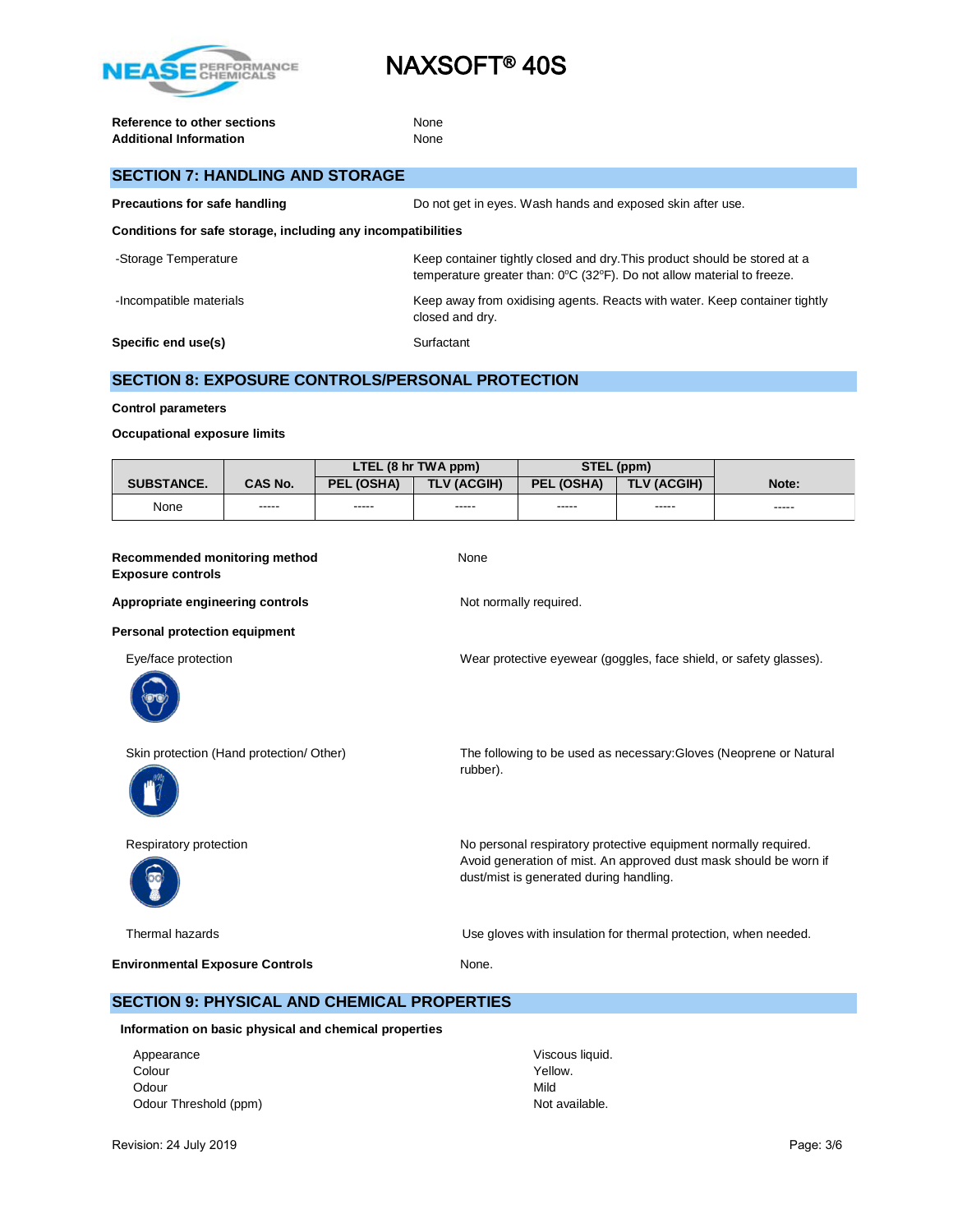

pH (Value) 7 - 9.5

Melting Point (°C) / Freezing Point (°C) Not available. Boiling point/boiling range (°C): Not available. Flash Point (°C) Evaporation rate (butyl acetate=1) <1 Flammability (solid, gas) Not applicable. Explosive limit ranges **Not available**. Vapour Pressure (Pascal) and Approximately that of Water Vapour Density (Air=1) Not available. Density (g/ml) Not available. Solubility (Water) Soluble Solubility (Other) Not available. Partition Coefficient (n-Octanol/water) Not available. Auto Ignition Temperature (°C) and the control of the Not available. Decomposition Temperature (°C) Not available. Kinematic Viscosity (cSt) @ 40°C Not available Not available Explosive properties Not available Oxidising properties Not oxidising.

 $>121(250°F)$ 

**Other information** Not available.

# **SECTION 10: STABILITY AND REACTIVITY**

| Reactivity<br>Stable under normal conditions. |                                                 |
|-----------------------------------------------|-------------------------------------------------|
| <b>Chemical stability</b>                     | Stable.                                         |
| Possibility of hazardous reactions            | None anticipated.                               |
| <b>Conditions to avoid</b>                    | Incompatible materials.                         |
| Incompatible materials                        | Reacts with oxidizers.                          |
| <b>Hazardous Decomposition Product(s)</b>     | Carbon monoxide, Carbon dioxide, Sulphur oxides |

## **SECTION 11: TOXICOLOGICAL INFORMATION**

**Exposure routes:** Inhalation**,** Skin Contact**,** Eye Contact

### **Substances in preparations / mixtures**

| Benzenesulfonic acid, C10-16-alkyl derivs., sodium salt (CAS No.68081-81-2) - By analogy with similar materials: |  |  |
|------------------------------------------------------------------------------------------------------------------|--|--|
|                                                                                                                  |  |  |

| <b>Acute toxicity</b>                                 | Oral: $LD50 = 1080$ mg/kg-bw<br>Dermal: LD50 > 2000 mg/kg                                              |
|-------------------------------------------------------|--------------------------------------------------------------------------------------------------------|
| <b>Irritation/Corrosivity</b><br><b>Sensitization</b> | Causes serious eye irritation. Causes skin irritation.<br>None.                                        |
| <b>Repeated dose toxicity</b>                         | $NOAEL = 125$ mg/kg bw/day (28 days, Oral gavage)<br>$LOAEL = 250$ mg/kg bw/day (28 days, Oral gavage) |
| Carcinogenicity                                       | No evidence of carcinogenicity.                                                                        |

| <b>NTP</b> | IADC<br>$\cdots$ | ----         | .   | NIO <sup>C</sup><br>------- |
|------------|------------------|--------------|-----|-----------------------------|
| No.        | No.              | Νŕ<br>$\sim$ | No. | No.                         |

| <b>Mutagenicity</b><br><b>Toxicity for reproduction</b>                           | There is no evidence of mutagenic potential.<br>None                               |
|-----------------------------------------------------------------------------------|------------------------------------------------------------------------------------|
| Sodium xylenesulfonate (CAS No. 1300-72-7) - (By analogy with similar materials): |                                                                                    |
| <b>Acute toxicity</b>                                                             | Oral: LD50 $>$ 16200 mg/kg-bw                                                      |
|                                                                                   | Dermal: $LD50 > 2000$ mg/kg-bw                                                     |
|                                                                                   | Inhalation: $LC50 > 6.41$ mg/l 232 min, rat (By analogy with similar<br>materials) |
| <b>Irritation/Corrosivity</b>                                                     | Causes eye irritation.                                                             |
| <b>Sensitization</b>                                                              | It is not a skin sensitizer. (By analogy with similar materials)                   |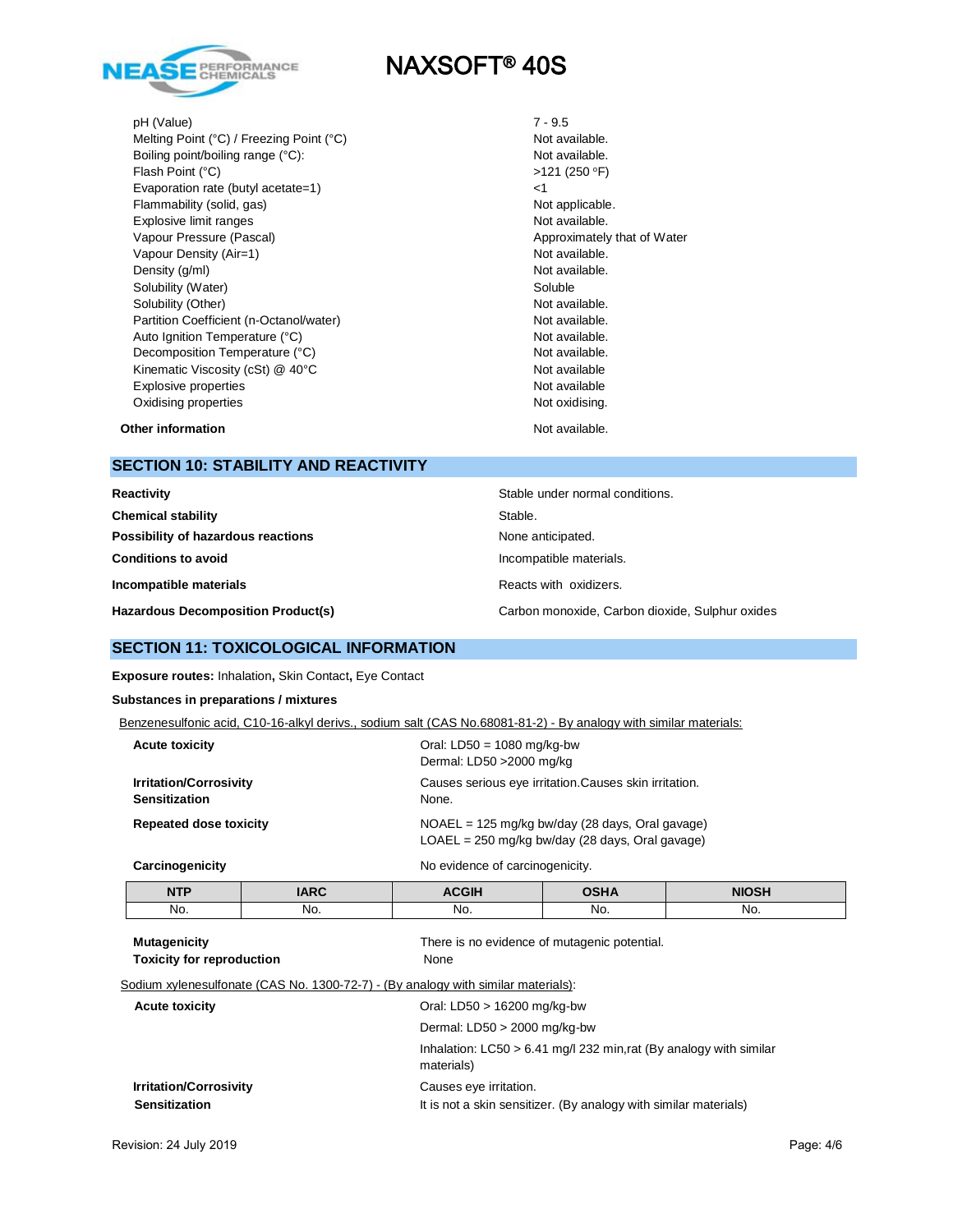

**Repeated dose toxicity** NOAEL: > 763 active ingredient/kg bw/day (in diet for 90 days, rat) (By analogy with similar materials)

**Carcinogenicity** The state of the sent of the sent a carcinogenic hazard to man. (By analogy of the sent of the sent of the sent of the sent of the sent of the sent of the sent of the sent of the sent of the sent of the s

with similar materials)

| <b>NTP</b> | IARC | ורהמי<br>חוט | OSHA | <b>NIOSH</b> |
|------------|------|--------------|------|--------------|
| No.        | No.  | No.          | No.  | No.          |
|            |      |              |      |              |

Г

**Mutagenicity** There is no evidence of mutagenic potential. (By analogy with similar materials) **Toxicity for reproduction** None anticipated (By analogy with similar materials)

## **SECTION 12: ECOLOGICAL INFORMATION**

Toxicity - Substances in preparations / mixture

Benzenesulfonic acid, C10-16-alkyl derivs., sodium salt (CAS No. 68081-81-2) - By analogy with similar materials:

| <b>UN number</b>                                                                                                                                                   | Land transport<br>(U.S. DOT) $*$                                                                           | Sea transport<br>(IMDG)                                                                                                                                   | Air transport<br>(ICAO/IATA) |  |  |  |
|--------------------------------------------------------------------------------------------------------------------------------------------------------------------|------------------------------------------------------------------------------------------------------------|-----------------------------------------------------------------------------------------------------------------------------------------------------------|------------------------------|--|--|--|
| <b>SECTION 14: TRANSPORT INFORMATION</b>                                                                                                                           |                                                                                                            |                                                                                                                                                           |                              |  |  |  |
| <b>Additional Information</b>                                                                                                                                      | None known.                                                                                                |                                                                                                                                                           |                              |  |  |  |
| <b>Waste treatment methods</b>                                                                                                                                     | advice.                                                                                                    | Disposal should be in accordance with local, state or national legislation.<br>Consult an accredited waste disposal contractor or the local authority for |                              |  |  |  |
| <b>SECTION 13: DISPOSAL CONSIDERATIONS</b>                                                                                                                         |                                                                                                            |                                                                                                                                                           |                              |  |  |  |
| Persistence and degradability<br><b>Bioaccumulative potential</b><br><b>Mobility in soil</b><br><b>Results of PBT and vPvB assessment</b><br>Other adverse effects | Readily biodegradable<br>Not available.<br>Not available.<br>Not classified as PBT or vPvB.<br>None known. |                                                                                                                                                           |                              |  |  |  |
| Long Term                                                                                                                                                          | Scientifically unjustified.                                                                                |                                                                                                                                                           |                              |  |  |  |
|                                                                                                                                                                    | with similar materials)                                                                                    | EC50 (48 hour): >40.3 mg/l (Daphnia magna, mobility)<br>EC50 (96 hour): > 230 mg/l (Pseudokirchnerella subcapitata) (By analogy                           |                              |  |  |  |
| Short term                                                                                                                                                         | similar materials)                                                                                         | LC50 (96 hour): > 1000 mg/L (Oncorhynchus mykiss) (By analogy with                                                                                        |                              |  |  |  |
| Sodium xylenesulfonate (CAS No. 1300-72-7) - (By analogy with similar materials):                                                                                  |                                                                                                            |                                                                                                                                                           |                              |  |  |  |
| Persistence and degradability<br><b>Bioaccumulative potential</b><br><b>Mobility in soil</b><br><b>Results of PBT and vPvB assessment</b><br>Other adverse effects | Readily biodegradable.<br>Not classified as PBT or vPvB.<br>None known.                                    | The substance has a low potential for bioaccumulation.<br>The substance has moderate mobility in soil.                                                    |                              |  |  |  |
| Long Term                                                                                                                                                          |                                                                                                            | NOEC (90 day) = $0.25$ mg/l (Tilapia mossambica)<br>LOEC (90 day) = 0.51 mg/l (Tilapia mossambica)<br>LOEC (28 day) = 4 mg/l (P. parthenogenica)          |                              |  |  |  |
| Short term                                                                                                                                                         |                                                                                                            | LC50 (96 hour) = $1.67$ mg/l (Lepomis macrochirus)<br>EC50 (96 hour) = $3.5$ mg/l (Hyalella azteca)                                                       |                              |  |  |  |

**Proper Shipping Name Transport hazard class(es) Packing group**

**Not classified as dangerous for transport.** \* see footnote